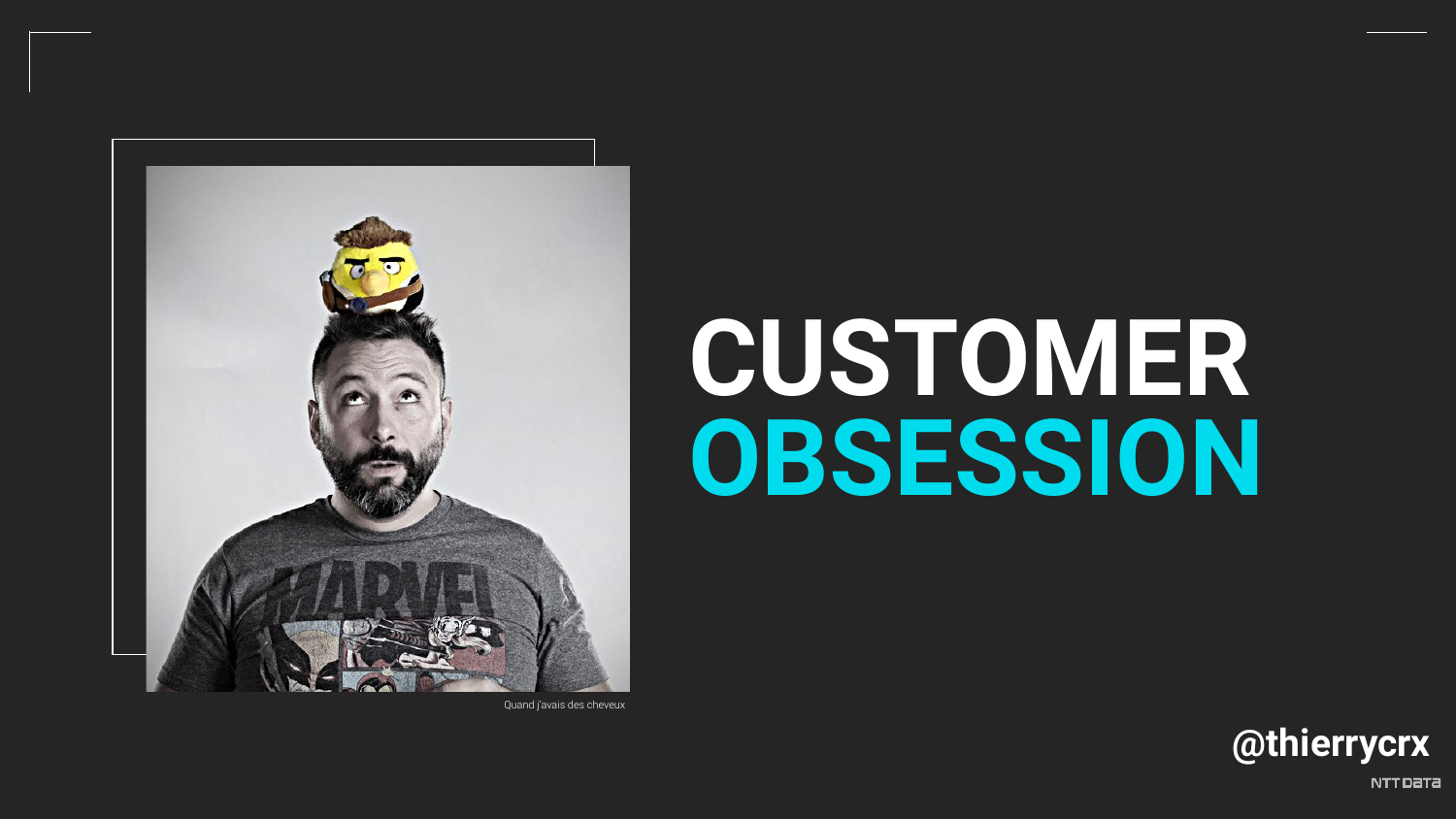@thierrycrx

### **JOYEUSE SAINT VALENTIN**



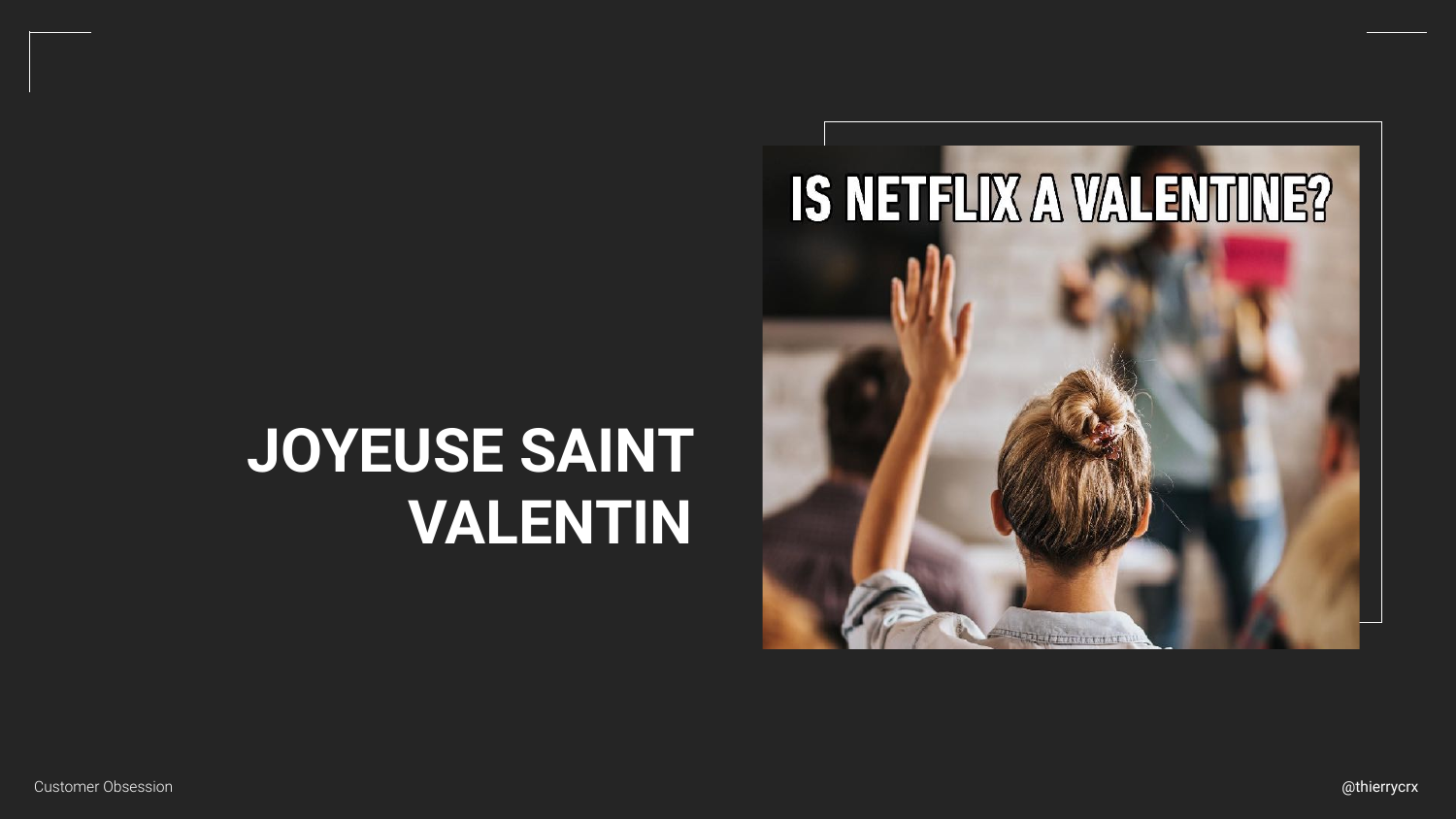

Web designer

#### **2022**

User experience designer User interface designer Customer experience engineer Interaction designer User research ui/ux designer Unicorn heuristic evaluationer User-centered prototype rockstar Full-stack user happiness architect Go fuck yourself!

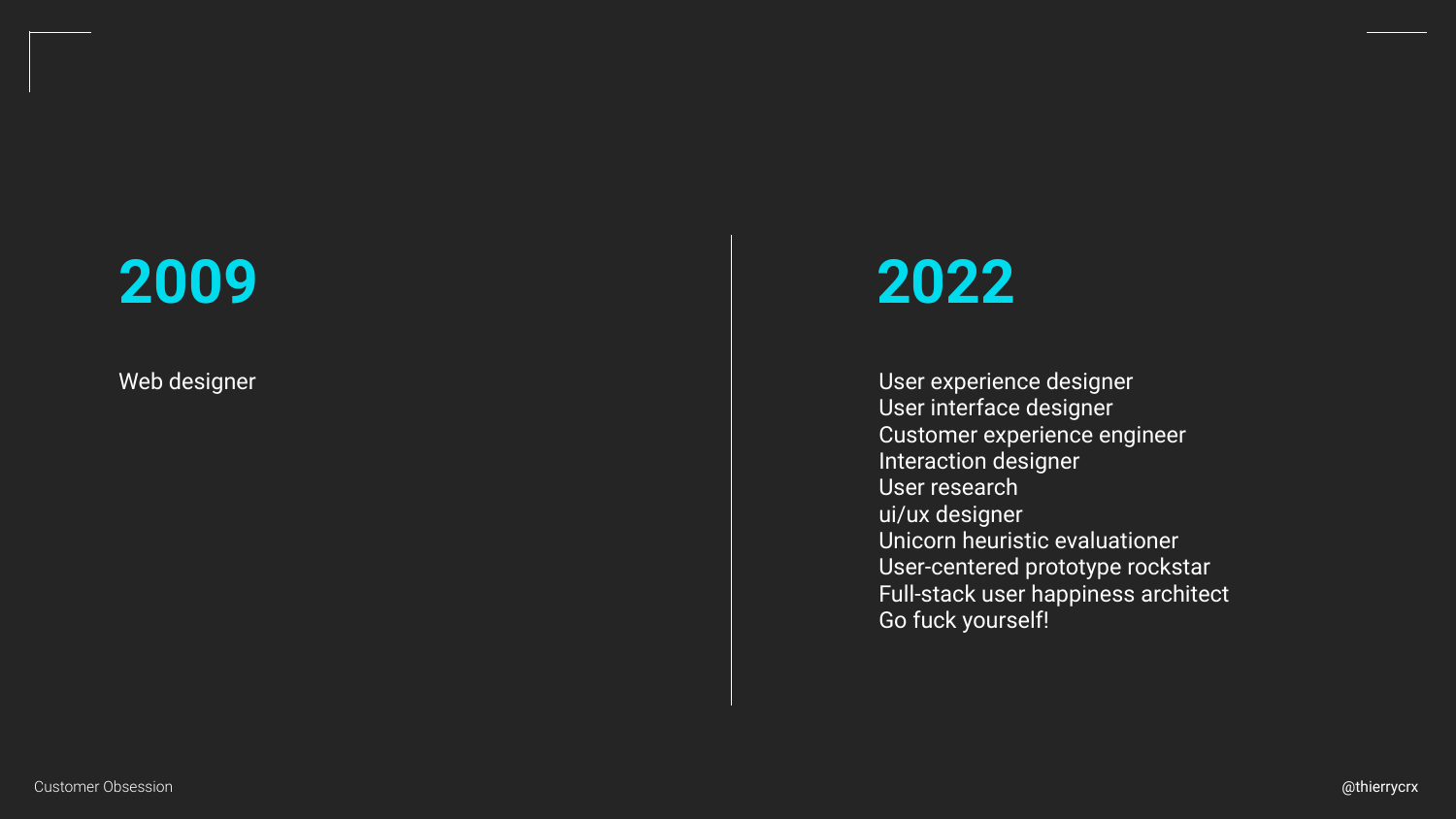## C'EST QUOI L'EXPERIENCE UTILISATEUR?

**Customer Obsession** 





@thierrycrx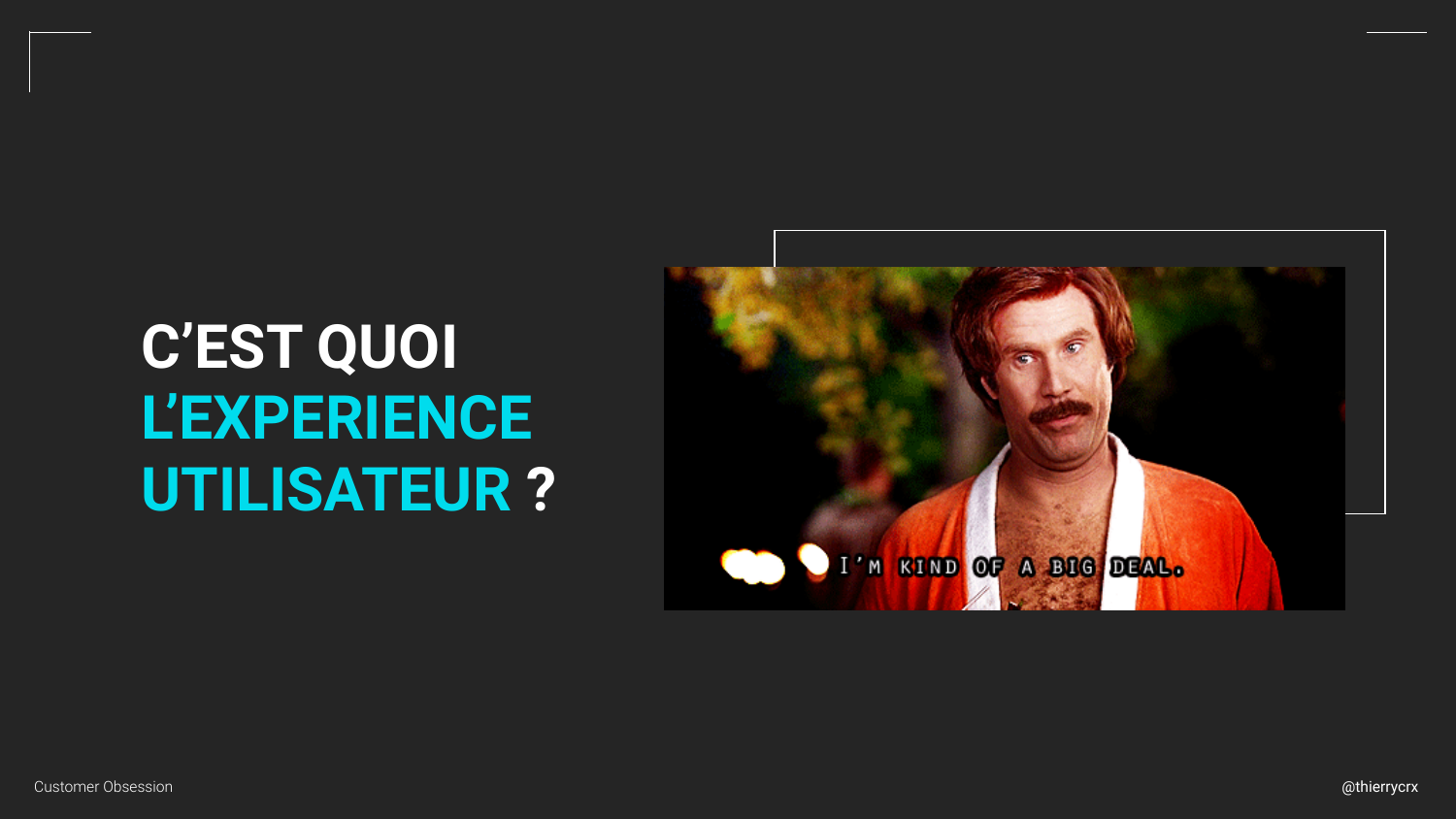#### LE DESIGN, CE N'EST PAS SEULEMENT CE À QUOI ÇA RESSEMBLE, C'EST AUSSI COMMENT ÇA MARCHE

- le petit Steve Jobs

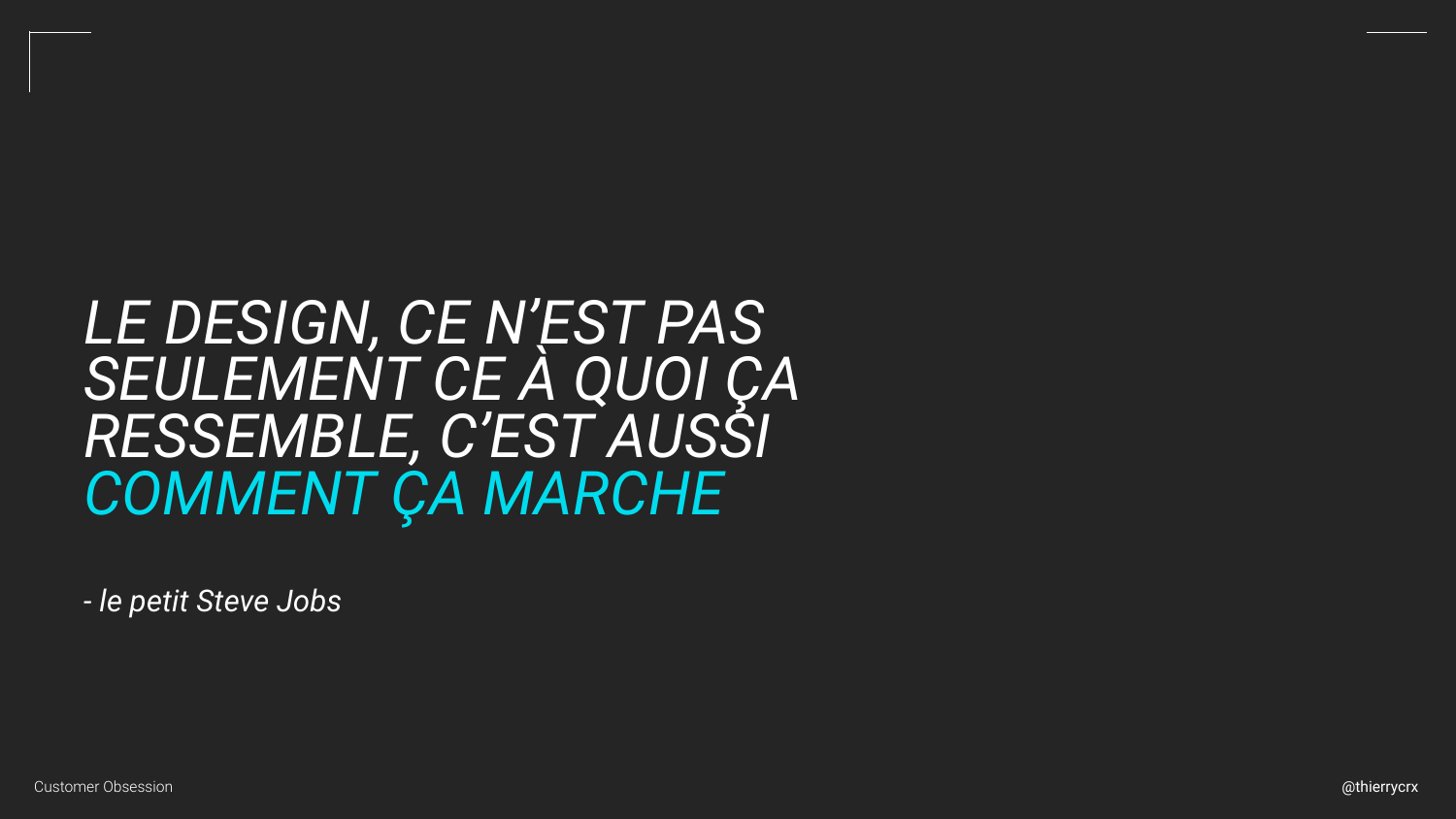## ON A UNE IDÉE

Customer Obsession



@thierrycrx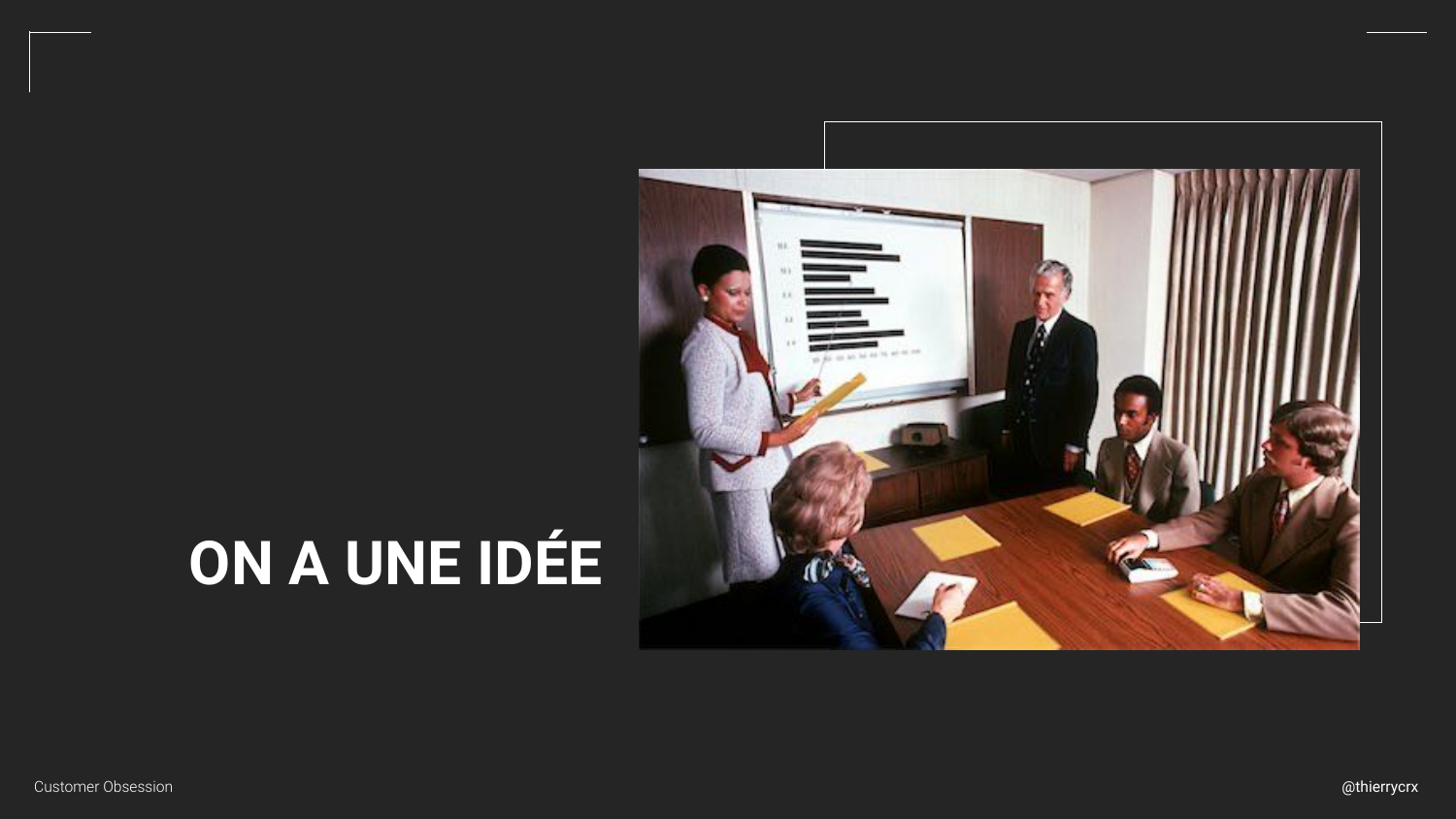@thierrycrx

## **THE A TEAM**



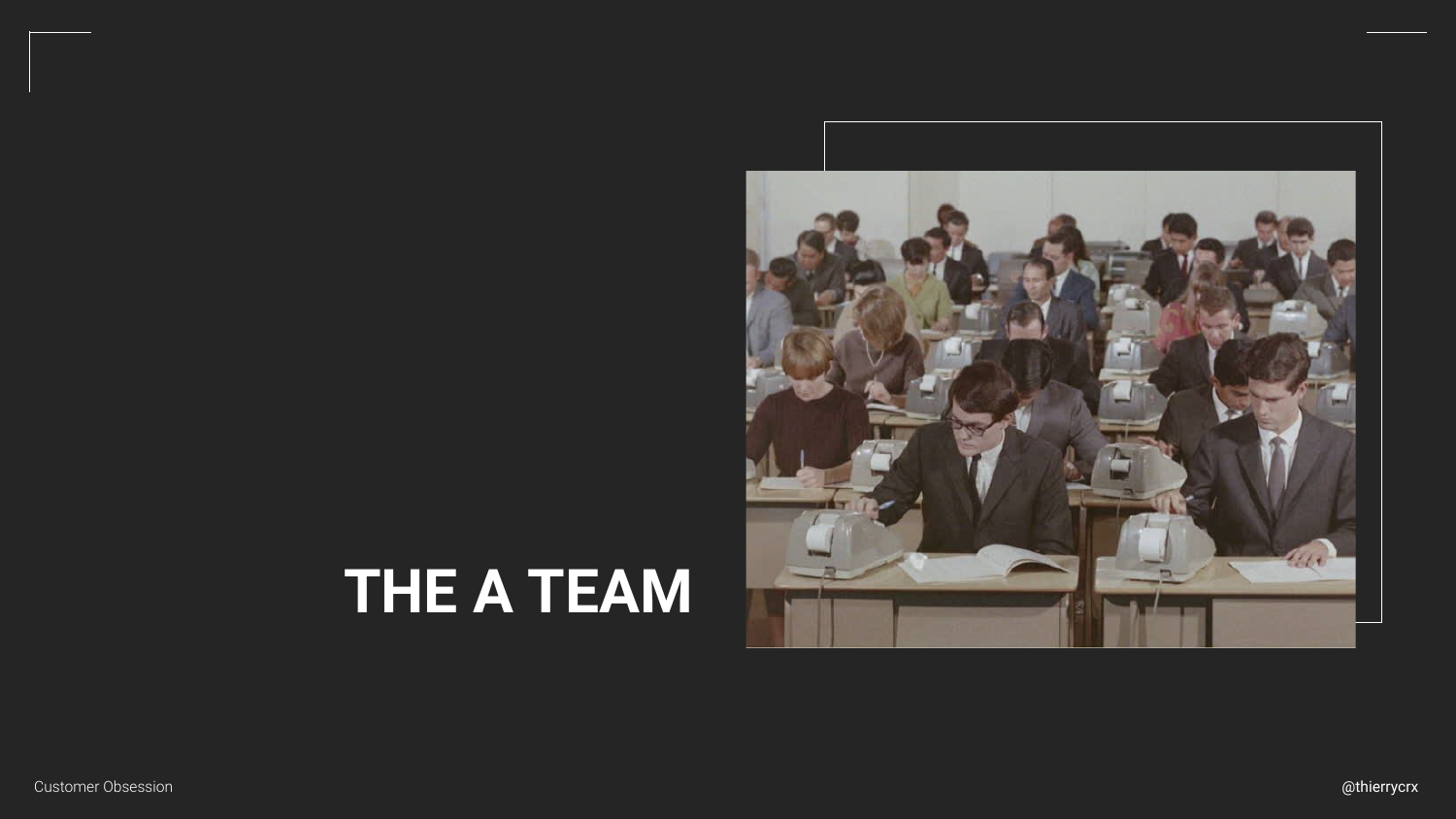

## **LES OUTILS ET LES PROCESS**

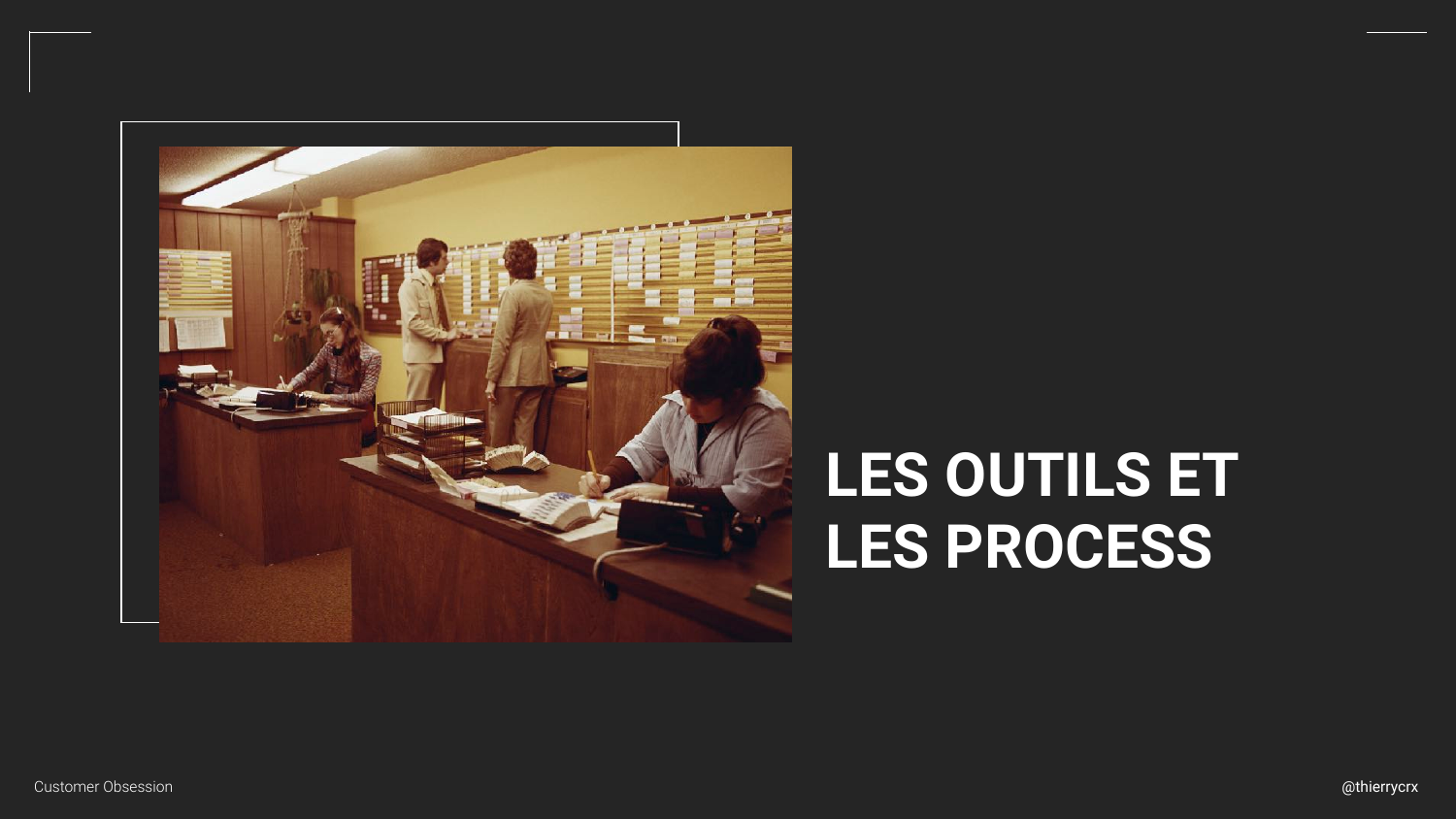



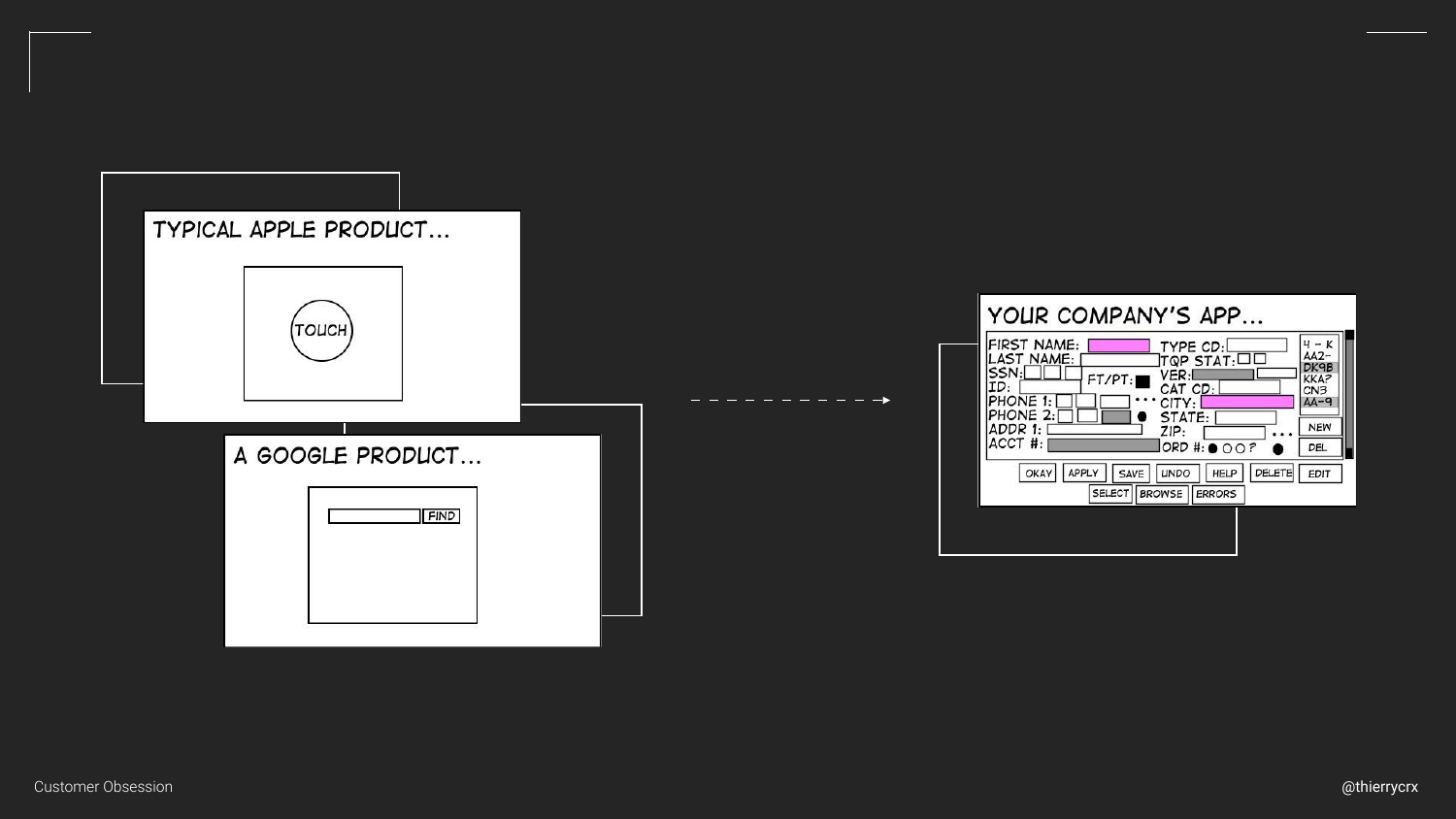



## **FINALEMENT, ON S'HABITUE**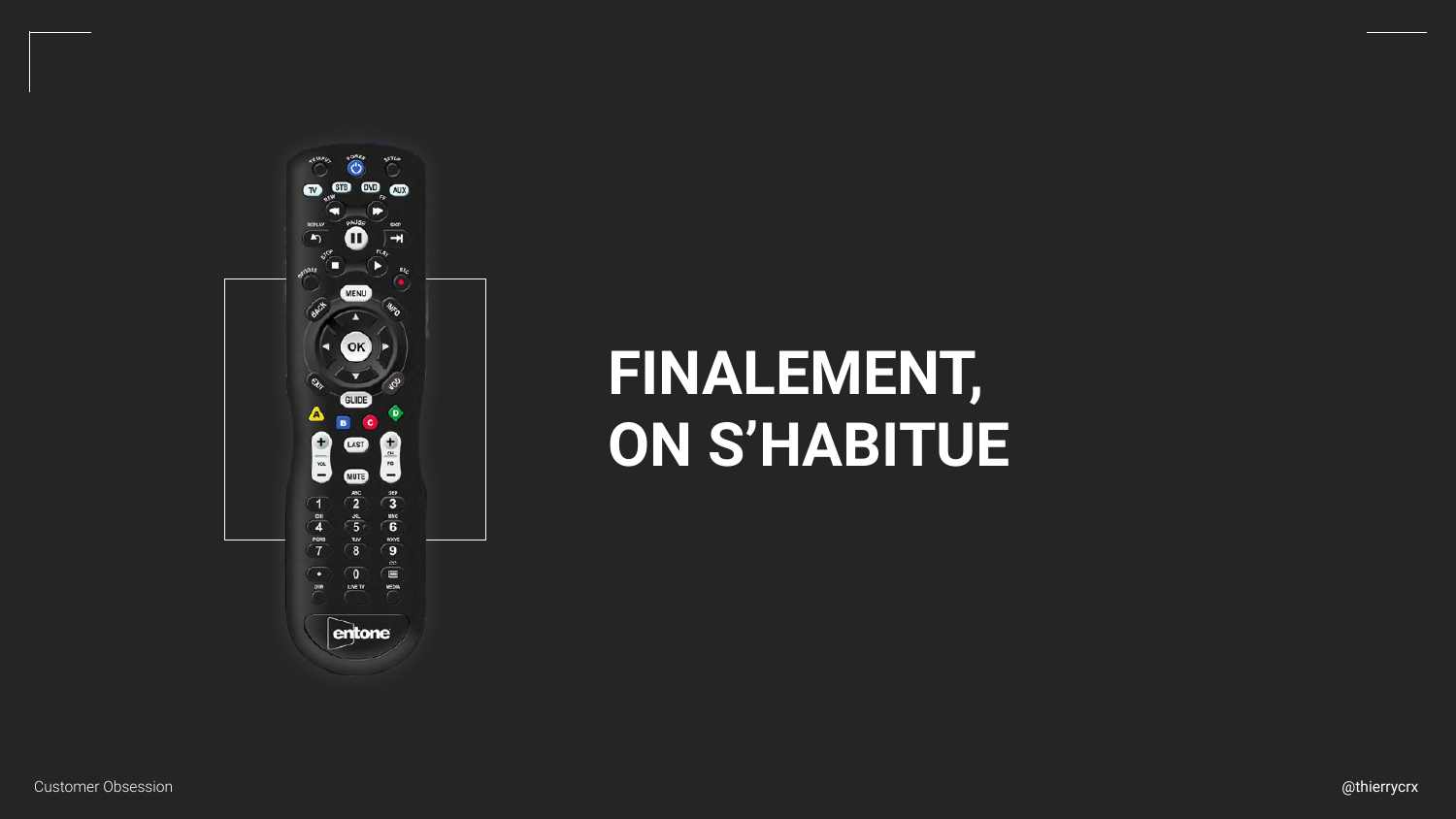

## **NOUS SOMMES USER CENTRIC**

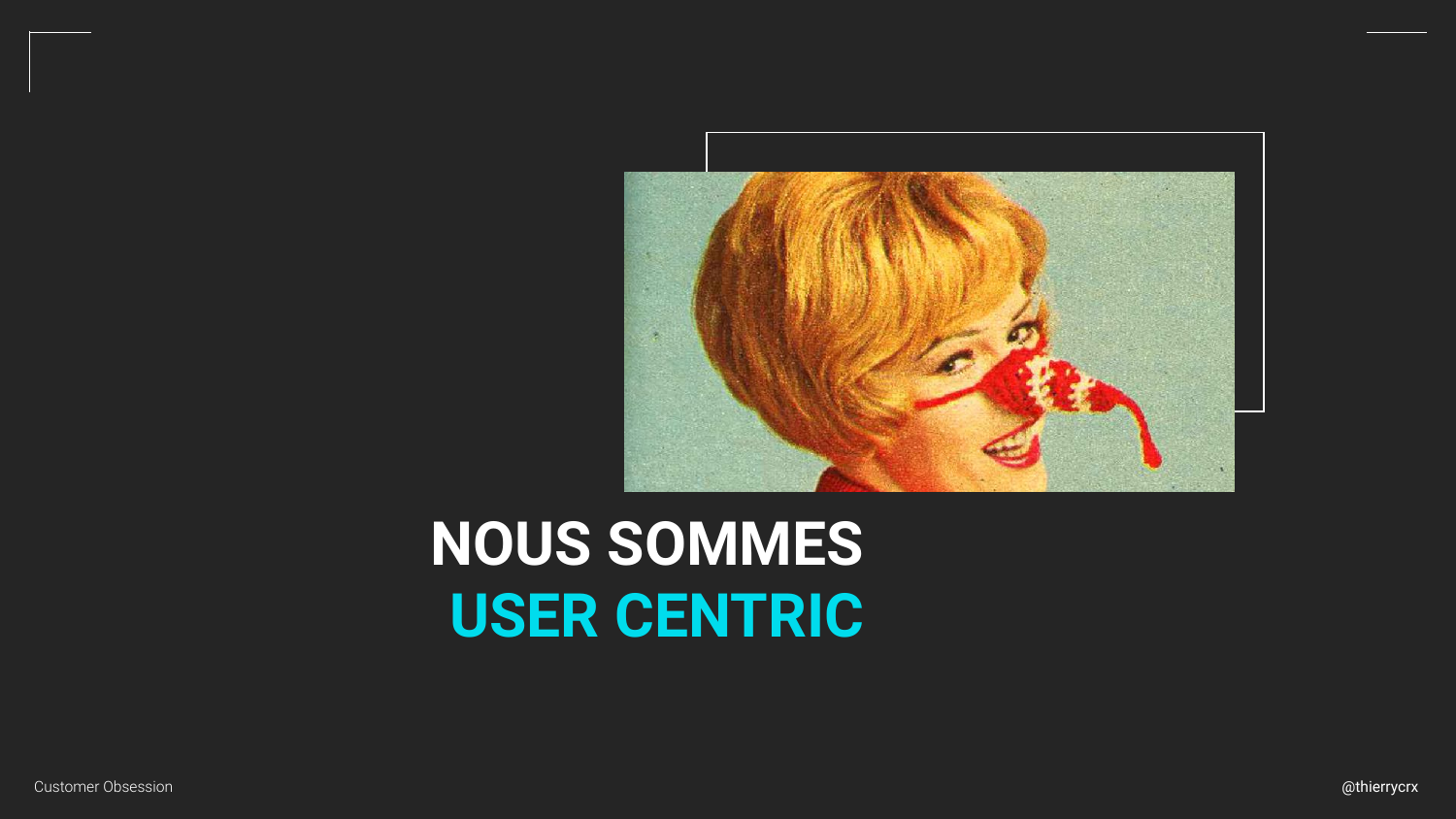



## **THE USER TRIANGLE**

Celui qui construit Celui qui vend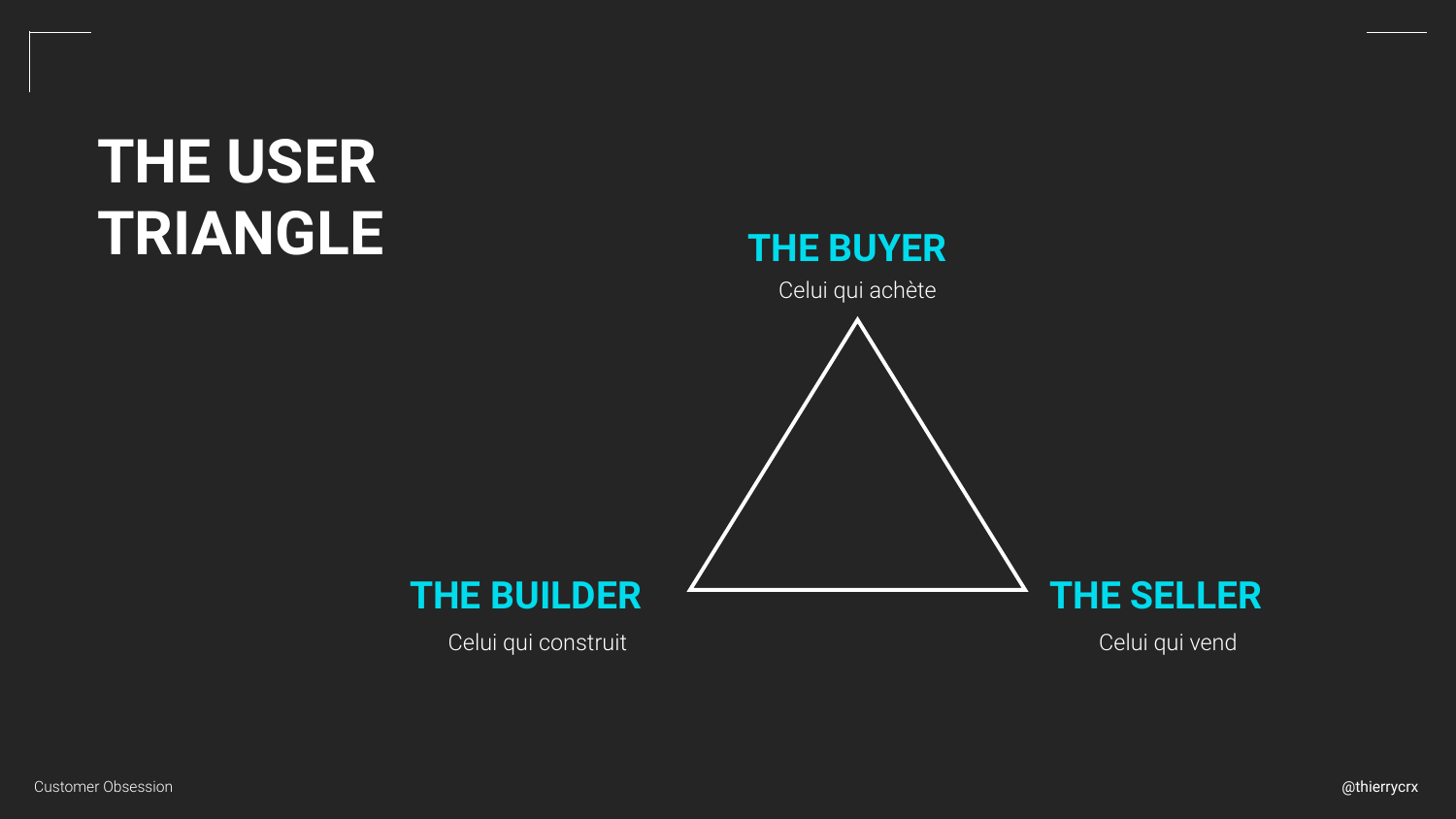

#### **WALK THE TALK**

#### Walk a mile in your customer shoes

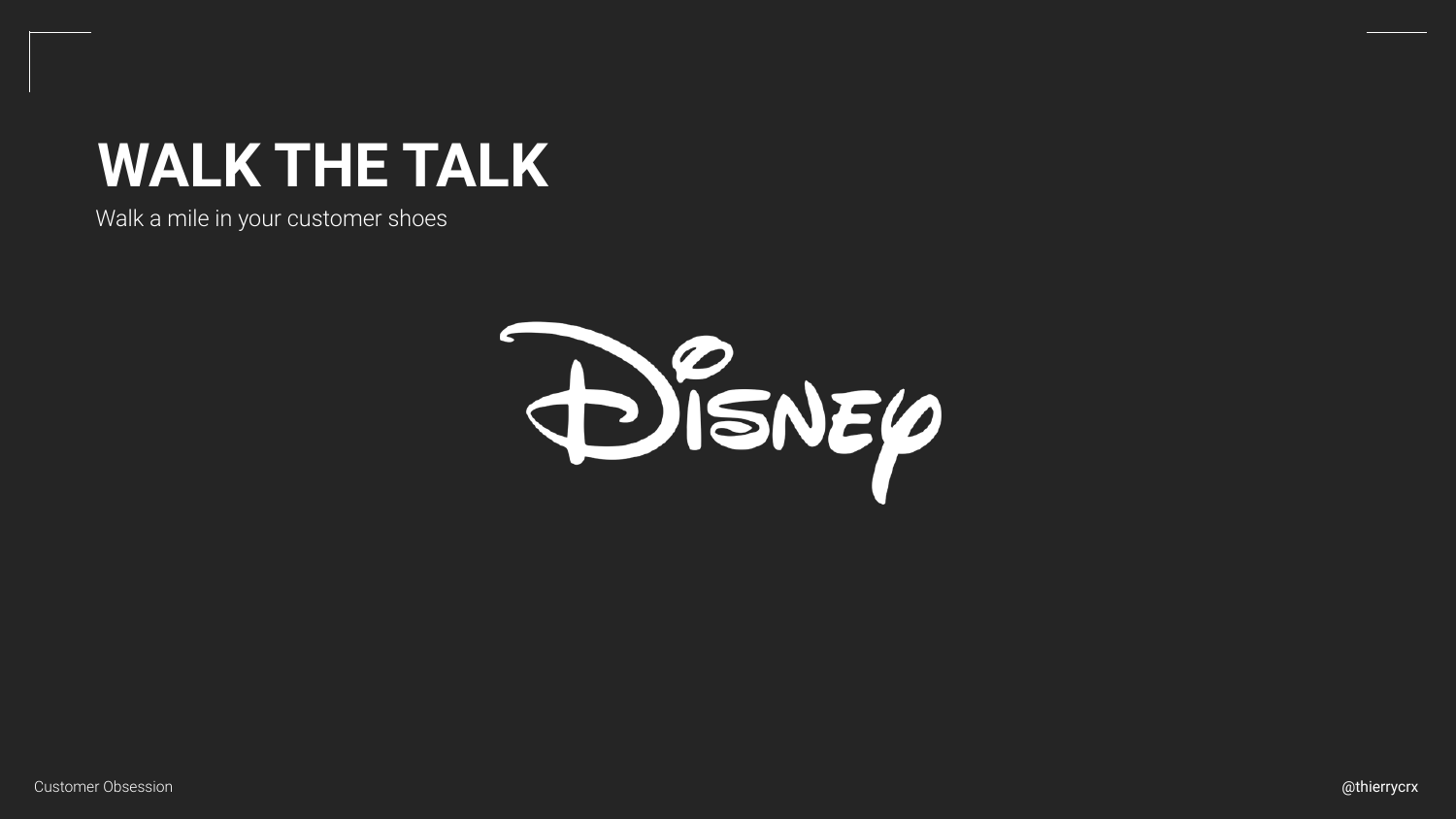## **PRIORITIES OF A CUSTOMER-OBSESSED BUSINESS**

#### **CUSTOMER ENGAGEMENT EMPLOYEE ENGAGEMENT**

Feedback Customer Focus Empathy

Excellent training Management, coaching and mentoring Career development Recognition Compassionate QA team Opportunities to participate in change management efforts

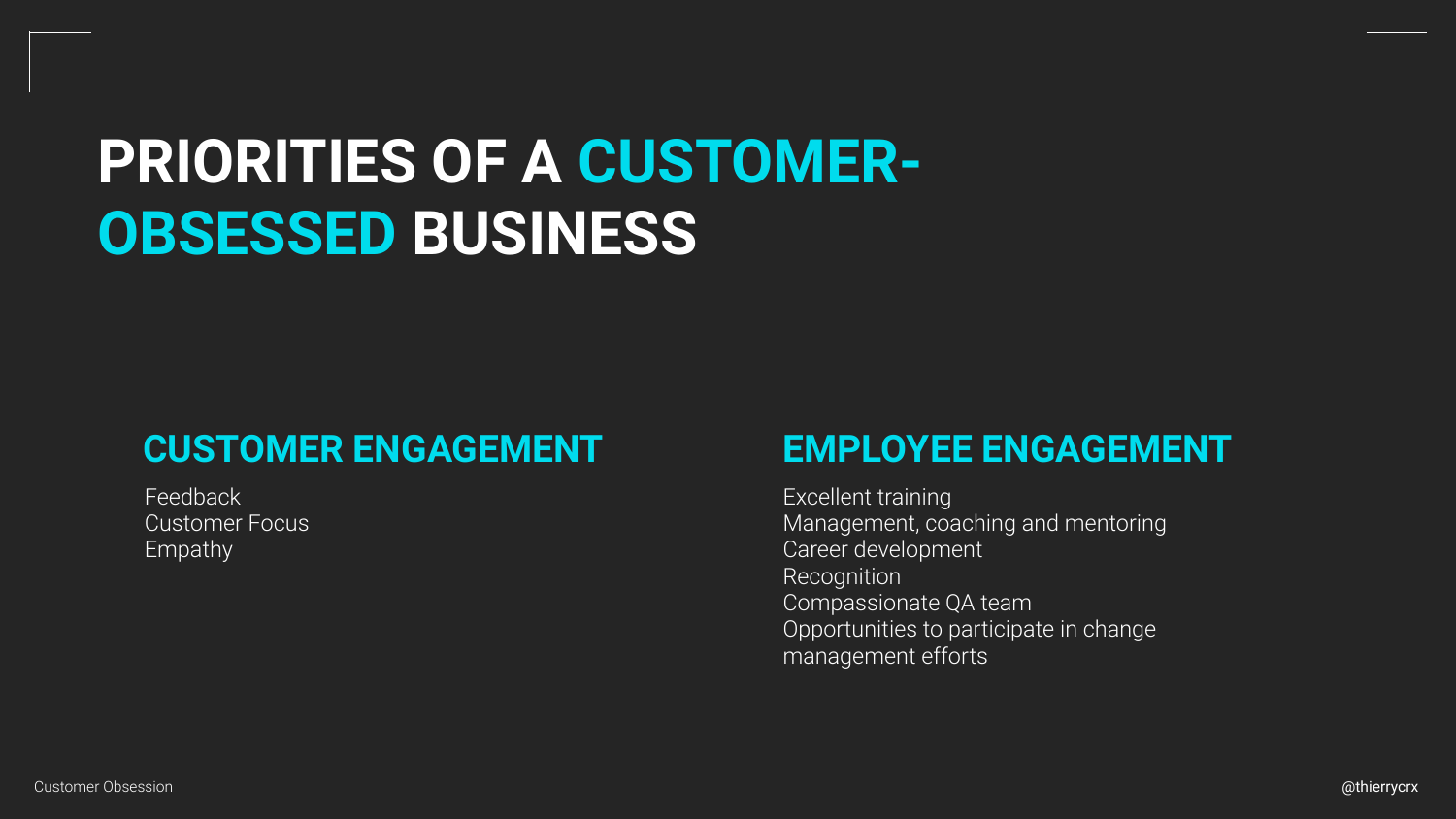

## **LES INGRÉDIENTS**

#### **RESPECT SIMPLICITÉ COMMUNICATION**

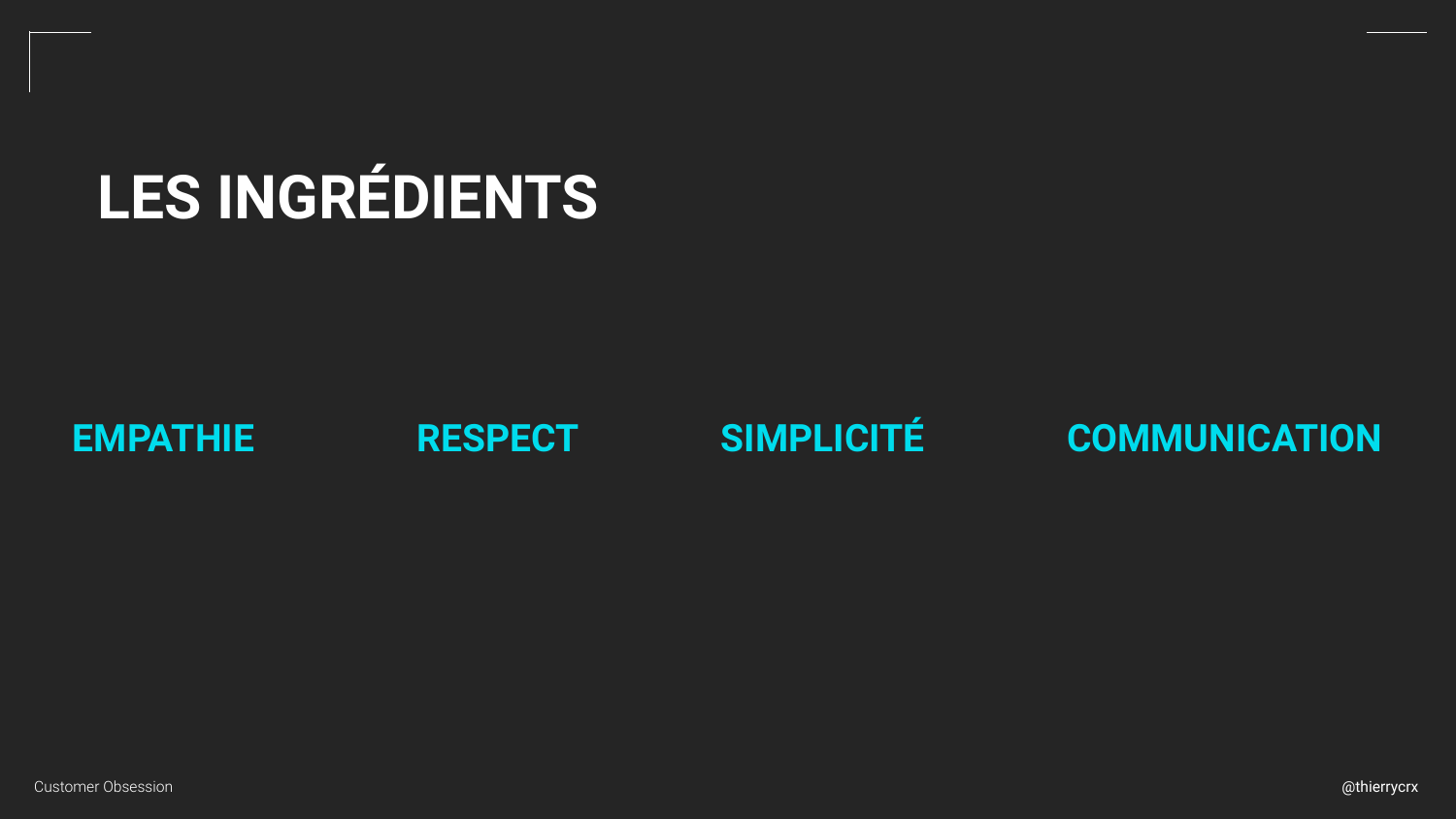## **LES 4 GRANDS PRINCIPES**

#### **LEADERSHIP INSPIRANT**

Ça part toujours d'en haut

#### **LA BONNE ÉQUIPE**

Recrutement Onboarding Management

#### **INNOVATION ET ITÉRATION**

Data Feedback Oser se planter



#### **LES BONS OUTILS**

Vos collaborateurs sont vos premiers clients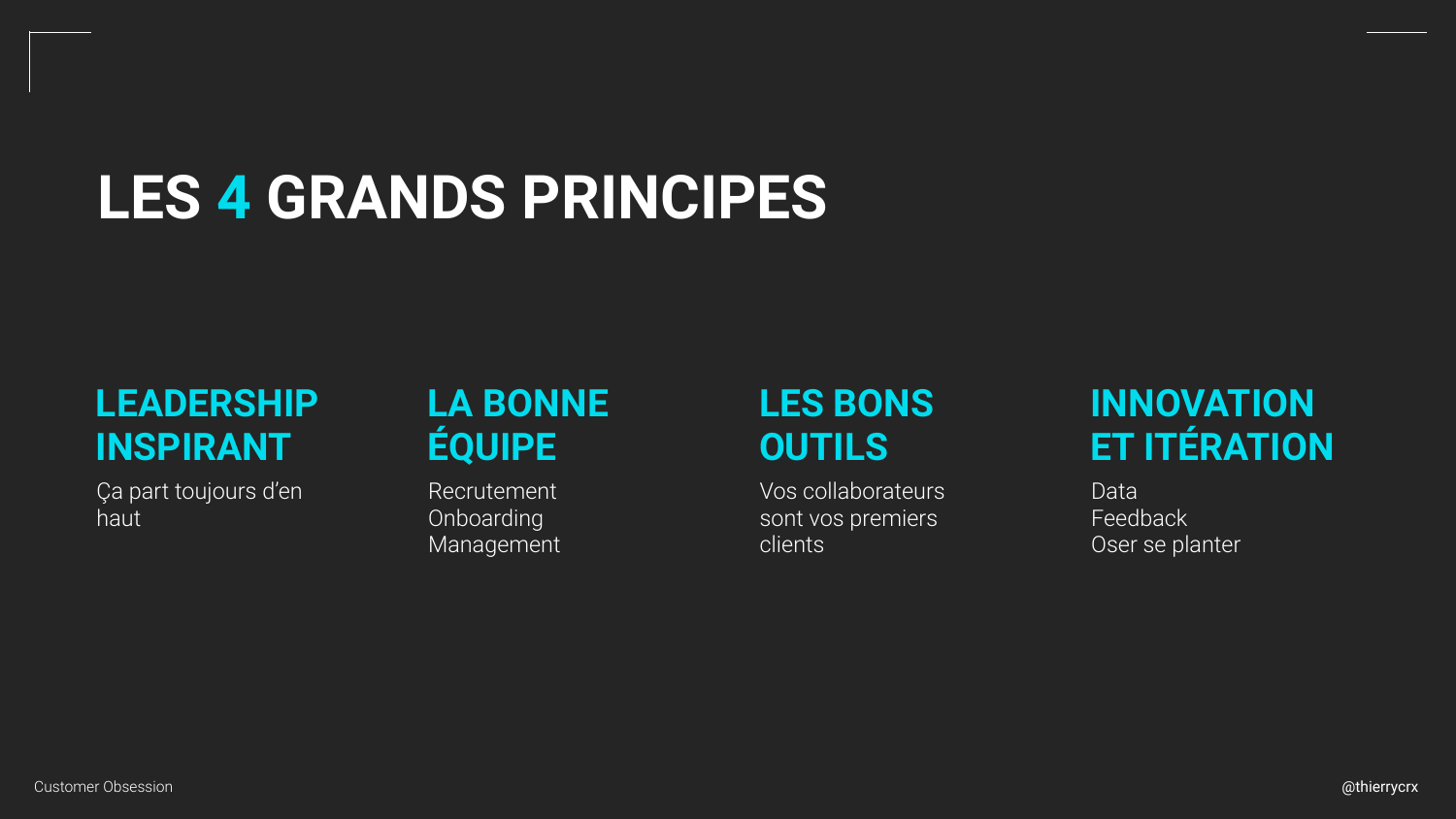





#### **MAIS QUI QUI DONC ?**



#### **COMMERCIAL**





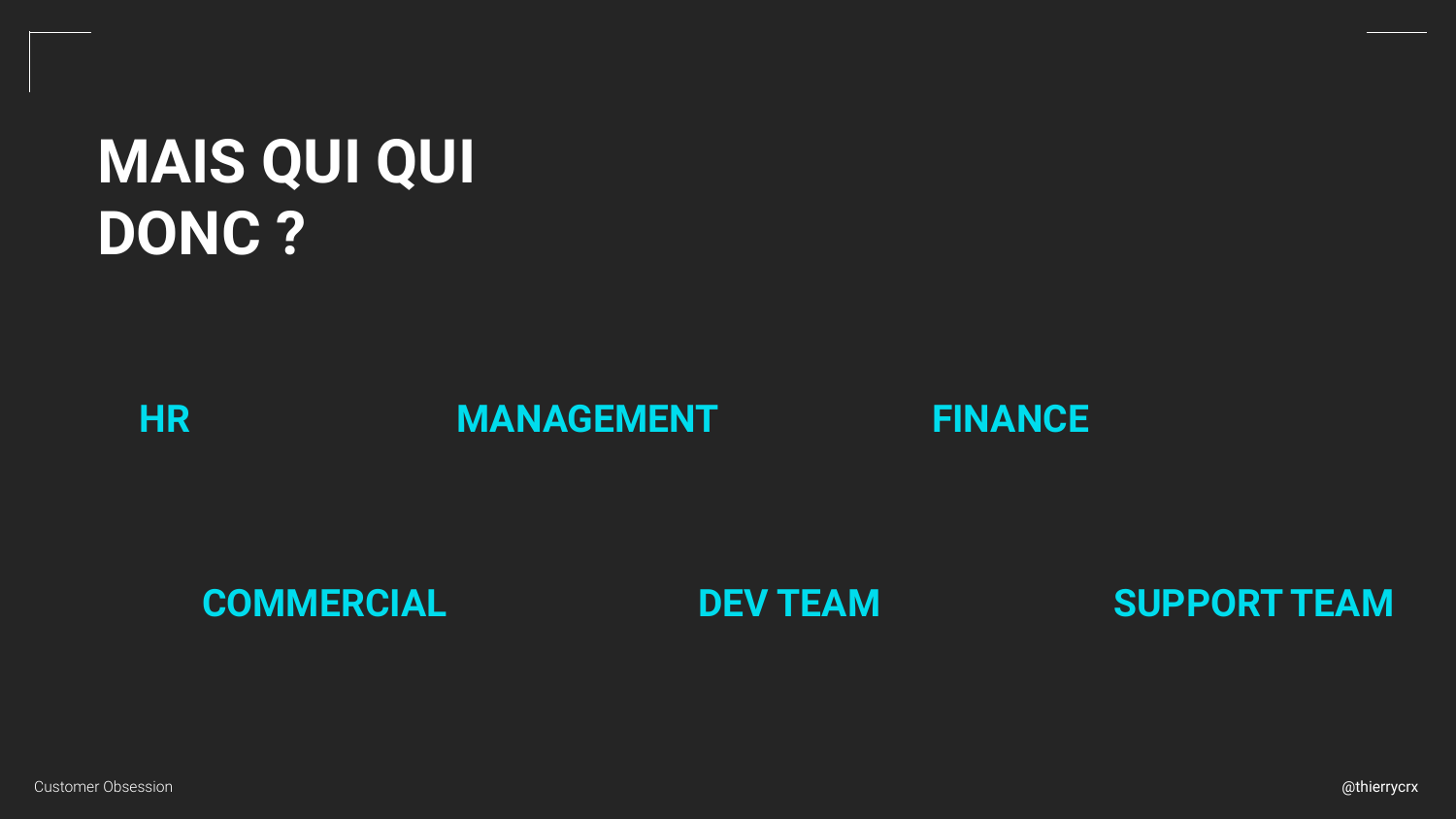## **MAIS POURQUOI ?**

#### **CULTURE D'ENTREPRISE LOYAUTÉ BRANDING**





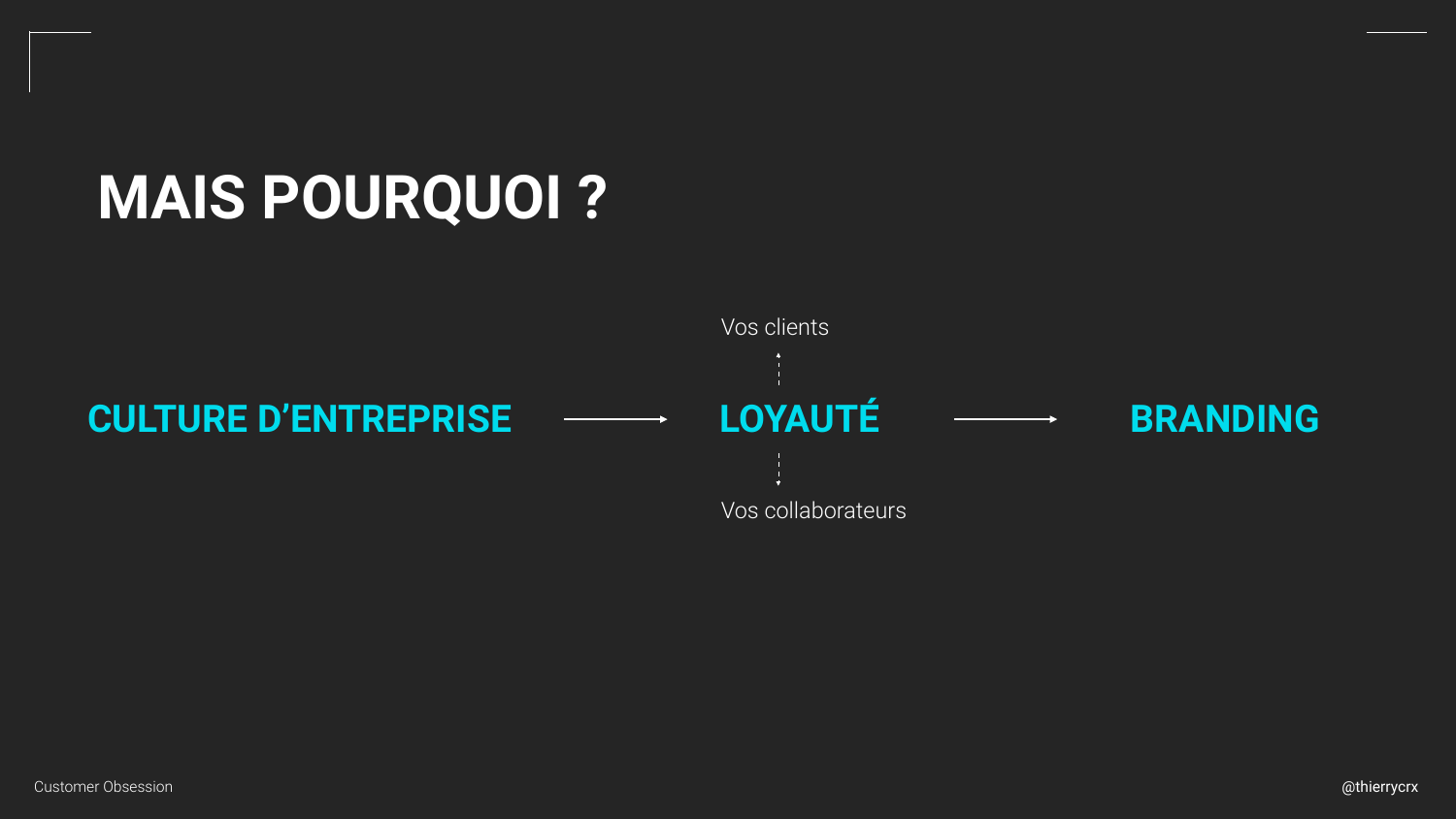## LE CHANGEMENT, CE N'EST PAS SALE ?

**Customer Obsession** 







@thierrycrx